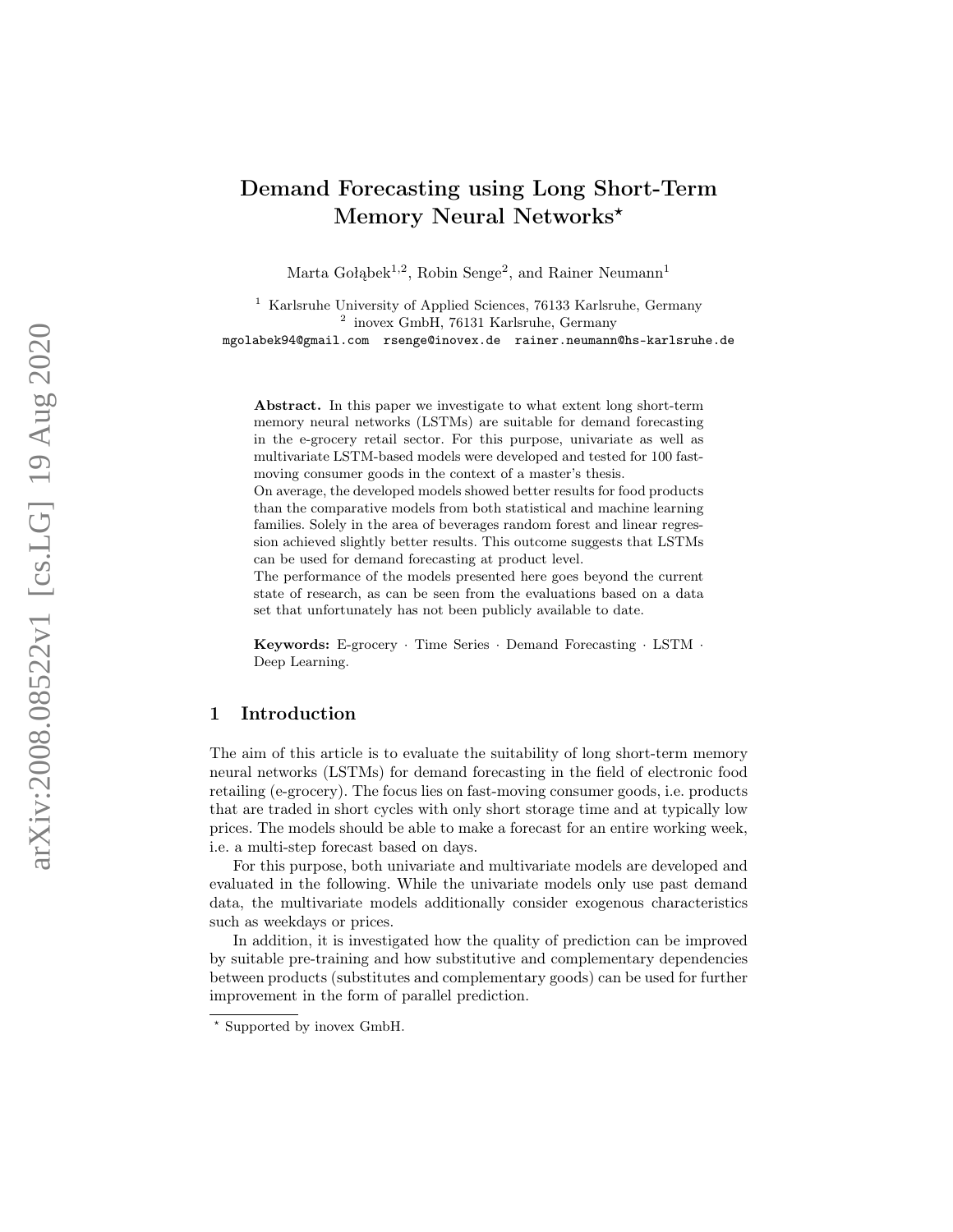#### 1.1 Motivation

The e-grocery retail is a challenging business. The reason behind this is twofold, the value of goods being sold is low, whereas the additional costs caused by online retailing are high [\[1\]](#page-11-0). Therefore, it is crucial to identify avoidable costs along the supply chain and reduce them. A great share of such costs arises either from excessive or insufficient coverage. Since demand forecasting plays a vital role in the control of retailers' supply chains, an improvement of its accuracy can contribute to significant cost reduction [\[1,](#page-11-0)[2,](#page-11-1)[3,](#page-11-2)[4\]](#page-12-0).

LSTMs have a few promising properties with regard to the product-level demand forecasting. First of all, they are naturally suited for modelling time series. This is due to their ability to capture dependency in a sequential context and preserve past information as they progress through the subsequent time steps in a series [\[5\]](#page-12-1). Furthermore, LSTMs accept multivariate inputs. Thus, not only historical demand data but also further determinants of demand such as price or promotion can be considered at the time of predicting [\[2\]](#page-11-1). Finally, LSTMs are capable of performing predictions for multiple products in parallel. In this way, complementary and substitutive effects between the goods can be learned by the model.

Despite this architectural suitability, the forecasting community remains hesitant about the application of LSTMs to time series forecasting. This is mostly owing to a lack of empirical evidence as well as an absence of evaluation metrics and standard benchmarks [\[5\]](#page-12-1).

#### 1.2 Business Setting

The data set used for the research was provided by one of Germany's largest grocery retailers on account of its wide interest in accurate demand forecasting for its e-grocery solution.

Order fulfilment takes place in a distribution warehouse, so it is expected to have the ordered products in stock at time of request. The distribution warehouse is supplied by the responsible central warehouse. The product quantity ordering between the warehouses is optimised using an already existing optimisation system. However, in order to perform the optimisation, the system requires a demand forecast.

There is an existing demand forecast solution that facilitates several statistical and machine learning (ML) models. Nonetheless, in order to ensure high accuracy of the forecasts, the development of new forecasting models is an ongoing process. The existing models function as benchmarks for the developed LSTM-based models.

# 2 Related Research

The potential of LSTMs for demand forecasting in retail has already been identified by the research community. Thus, there exist plenty of related research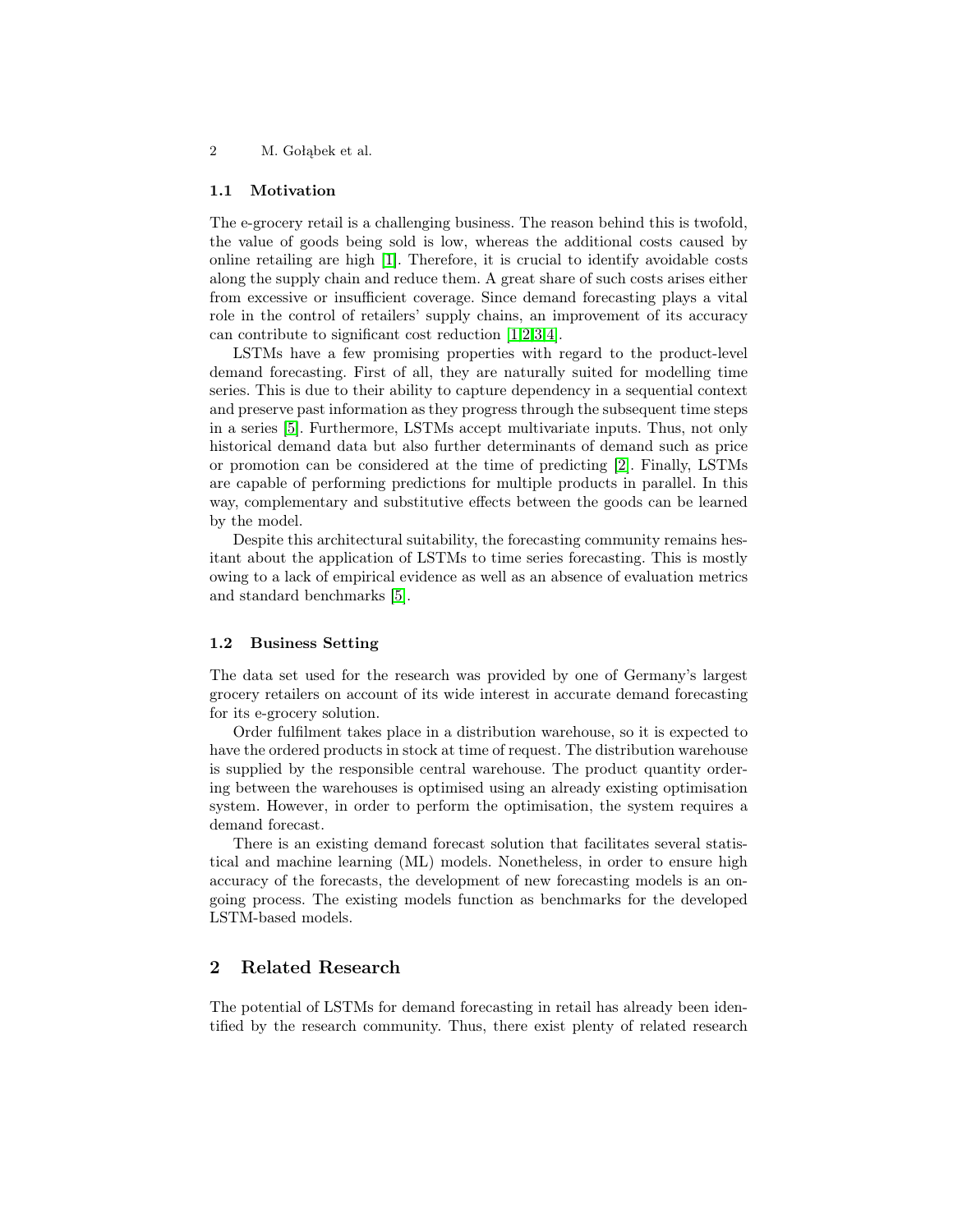papers. In the following, prior work is summarized and a research gap is identified.

First of all, many of the demand forecasting models developed with LSTMs are still univariate nowadays, e.g. models built in [\[6\]](#page-12-2) and [\[7\]](#page-12-3). This approach does not exploit the substantial advantage of LSTMs over univariate statistical methods to be able to consider exogenous variables. The latter is essential as demand is strongly affected by a great number of factors such as price or promotions [\[8\]](#page-12-4).

Furthermore, many studies train LSTM on a single time series, e.g. [\[6\]](#page-12-2), [\[7\]](#page-12-3) and [\[9\]](#page-12-5). However, since LSTMs are prone to overfitting when provided with insufficient data, it may lead to poor performance of a model. As shown in [\[10\]](#page-12-6), training across related time series can solve the problem of scarce data. A further point of criticism is the fact that many of the models created in related work perform solely one-step forecasts, e.g. in [\[6\]](#page-12-2) and [\[9\]](#page-12-5).

Further, the work presented in [\[2\]](#page-11-1), which together with [\[9\]](#page-12-5) represents the most advanced approach to LSTM-based demand forecasting found in related research, fails to model yearly seasonality owing to the too short time series being used for training.

All in all, development of a multi-step multivariate model trained across related time series and evaluation of its performance against state-of-the-art forecasting methods makes for a meaningful contribution to demand forecasting in retail.

Moreover, this work takes up on the improvement suggested in the outlook of the paper [\[9\]](#page-12-5) and provides the model not only with future-oriented information for the day being predicted but also beyond that day (further future features). Among others the model is provided with an information whether the store is going to be open the following day as it strongly affects the customer behaviour on a day in question.

Finally, cross-series information has so far only been used for increasing the data volume, thus leaving the substitutive and complementary effects unaddressed. This work tries to utilise their potential for demand forecasting by developing a model that produces forecasts for substitutes and complementary goods in parallel. Incorporating the listed improvements is likely to enhance the performance of the hitherto presented approaches.

# 3 Data Set and Data Preprocessing

The data set provided for the research consisted of daily sales information of 100 fast-moving consumer goods in five distribution warehouses collected over two years and five months. Nonetheless, days on which the store was closed such as public holidays were not included.

The data set already comprised numerous features as they had been engineered for the existing demand forecasting models. The only feature that had to be added was information about previous demand. So far demand data had only been used as an output. Thus, each record was augmented by feature indicating the quantity demanded on the previous working day. The categorical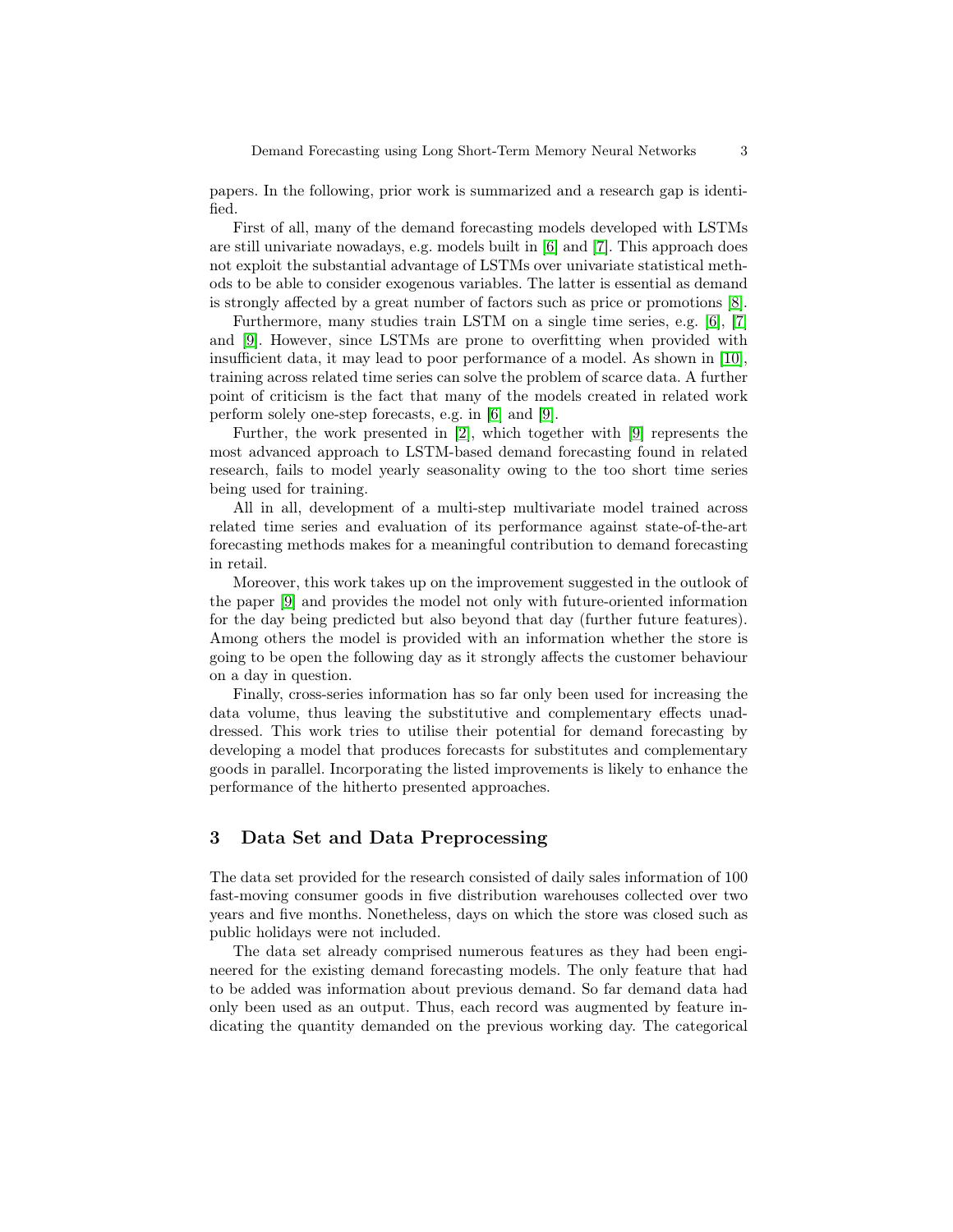features such as day of the week were one-hot encoded. There were almost no missing values in the data set. They occurred solely for the feature price and were replaced by the mean price.

There seems to be a consensus regarding necessity of normalization of the series prior training using LSTMs. This preprocessing step was applied in all reviewed related works. Also an empirical experiment conducted on the provided data set confirmed the need of normalization. It is particularly important when training across multiple related time series as the ranges of values may differ significantly between the series. Since the trend in the time series was rather weak, the series were normalized in one shot using the min-max scaler [\[11\]](#page-12-7). However, moving window normalization may be a better choice if time series have a stronger trend.

On the contrary, there is no such unanimity with regard to the need of deseasonalization in the context of LSTMs. The ability of LSTMs to approximate any arbitrary function suggests that they are capable of modeling seasonality on their own. This used to be a common opinion among researchers in the past. However, more recent studies argue that conducting deseasonalization prior to training contributes to more accurate forecasts [\[5\]](#page-12-1). The authors of [\[5\]](#page-12-1) advise to train both a model with and without deseasonalization, and then select the one with a better performance on the validation set. However, they also state that the deseasonalization step may not be needed, when the model is provided with calendar features or/and time series show homogenous seasonality patterns. For instance, deseasonalization is omitted in [\[2\]](#page-11-1) and [\[9\]](#page-12-5).

Since the data set used here included calendar features and the training was conducted either on a single time series or across related time series, which implies homogeneous seasonality patterns, deseasonalization was likely to be unnecessary. Moreover, the models were supplied with two full years of training data, which should additionally enhance their ability to learn seasonalities throughout a year. Therefore, no deseasonalization was performed.

LSTMs require fixed-size input-output pairs for training and the common strategy to achieve that is the moving window (MW) approach. This technique was also applied here. The input window width was determined experimentally, whereas the output window width amounted to the forecast horizon.

Finally, the data set was split. First two years were allocated to the training set. The next three months were used as a validation set based on which hyperparameters were tuned. The most recent two months were used for the assessment of the model predictive performance and comparison with the benchmarks.

## 4 Network Architecture

Many of the reviewed related works such as [\[2\]](#page-11-1) and [\[9\]](#page-12-5) used LSTM with peephole connections. This variant of LSTM is known to be better at learning the timing of a sequence [\[12](#page-12-8)[,13\]](#page-12-9). However, since days on which the store was closed were not included in the data set, counting of the time steps might lead to the deterioration of the network's performance. Therefore, the developed LSTM model was not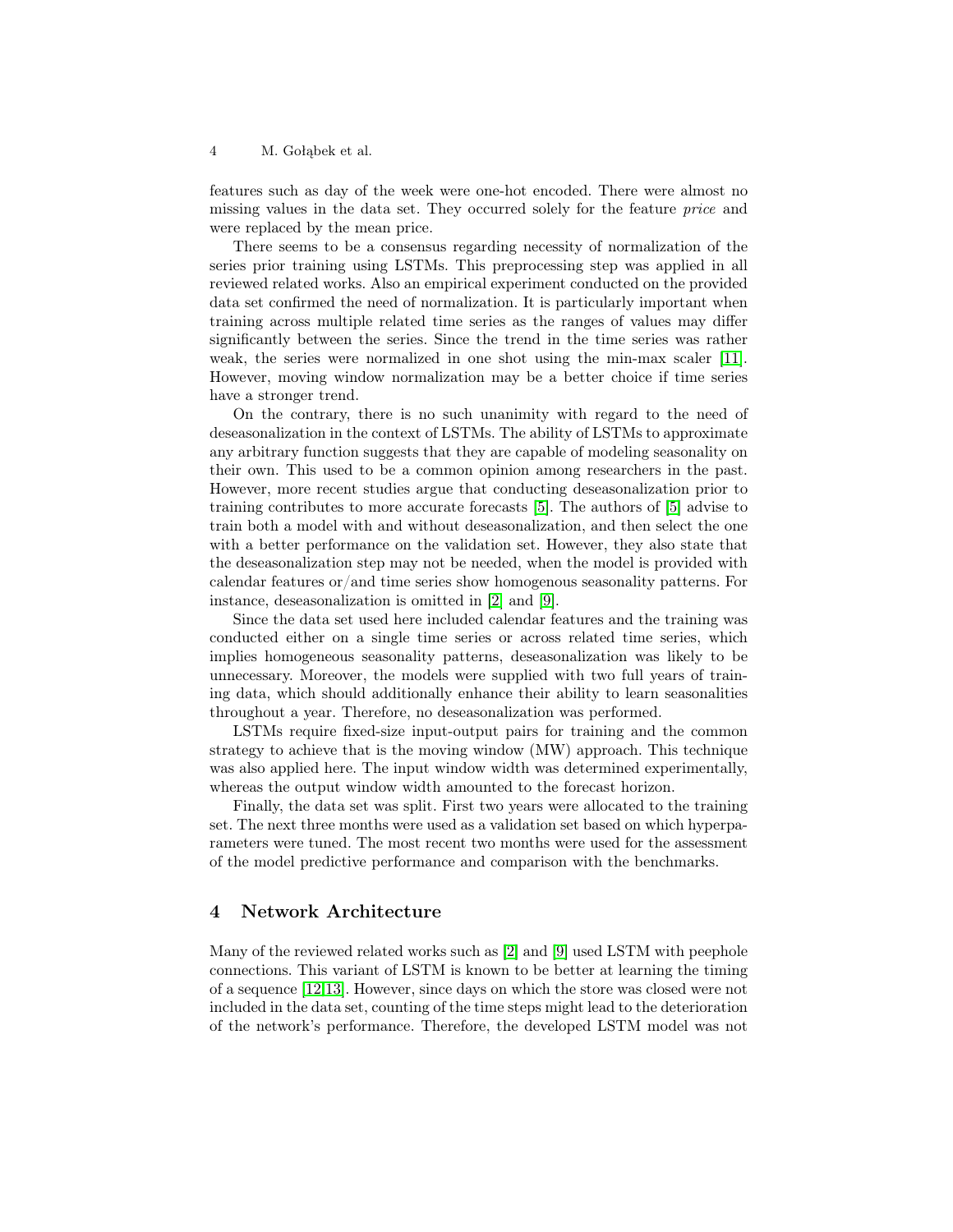supposed to count the steps on its own, but rather rely on the calendar features provided as exogenous variables. Consequently, traditional LSTM as described in [\[12\]](#page-12-8) is a better choice here.

Based on the related works, i.a. [\[2\]](#page-11-1) and [\[7\]](#page-12-3), a common architectural choice seems to be a combination of a single LSTM layer with a fully connected output layer with a linear activation function. The latter fulfills the function of an adaptor that converts the outputs of the LSTM layer to the desired output size, which is equal to the forecast horizon. In some papers, the LSTM layer was additionally followed by one or more fully connected layers with a nonlinear activation function. Hereinafter referred to as nonlinear layers. It helps to capture the remaining nonlinearities [\[9\]](#page-12-5). This work takes up on this architecture variant, however the number of hidden layers following the LSTM layer as well as the number of neurons in each of them are hyperparameters tuned at product level.

In order to prevent overfitting, it is recommended to apply some regularization techniques. Therefore, a combination of two well-known regularization methods, dropout and early stopping, is used. Dropout randomly deactivates nodes in the network during training. Hence, a dropout layer is only included in the network architecture during the training phase [\[14\]](#page-12-10). Inclusion of a dropout layer after each of hidden layers as well as dropout rate are also hyperparameters. In the paper introducing the dropout layer, it is recommended to apply it to each of the fully connected layers [\[15\]](#page-12-11).

Since dropout layers are only applied during training, the architecture used in the training phase differs from the one used when performing predictions. The one used during training is schematically illustrated in Figure [1.](#page-5-0)

Apart from the mentioned hyperparameters regarding the network architecture, there are further hyperparameters that require tuning. All of them are listed in Table [1.](#page-5-1) Some of these hyperparameters are tuned at product level using random search method, whereas the others are determined upfront for the entire assortment based on related work and/or experimentation. Information about the tuning level and method as well as values are also included in Table [1.](#page-5-1)

## 5 Evaluation Framework

As previously mentioned, the retailer already has a demand forecast solution that encompasses five different models. These are lasso regression (LR), random forest (RF), exponential smoothing (ETS), median previous quarter (MPQ) and median previous quarter calculated based on the day of the week (MDPQ).

Error metrics used for evaluation are Mean Absolute Error (MAE) and slightly modified Mean Absolute Percentage Error (mMAPE) as proposed by Banadara et al. in [\[2\]](#page-11-1) and expressed by the equation [\(1\)](#page-6-0). MAE is simple to understand, calculate and widely used. Moreover, it naturally places more weight on fast-moving consumer goods, which is particularly suitable for the retail domain [\[16\]](#page-12-12). However, due to the scale-dependency it is not suitable when evaluation encompasses multiple time series [\[17\]](#page-12-13). Therefore, mMAPE is employed as an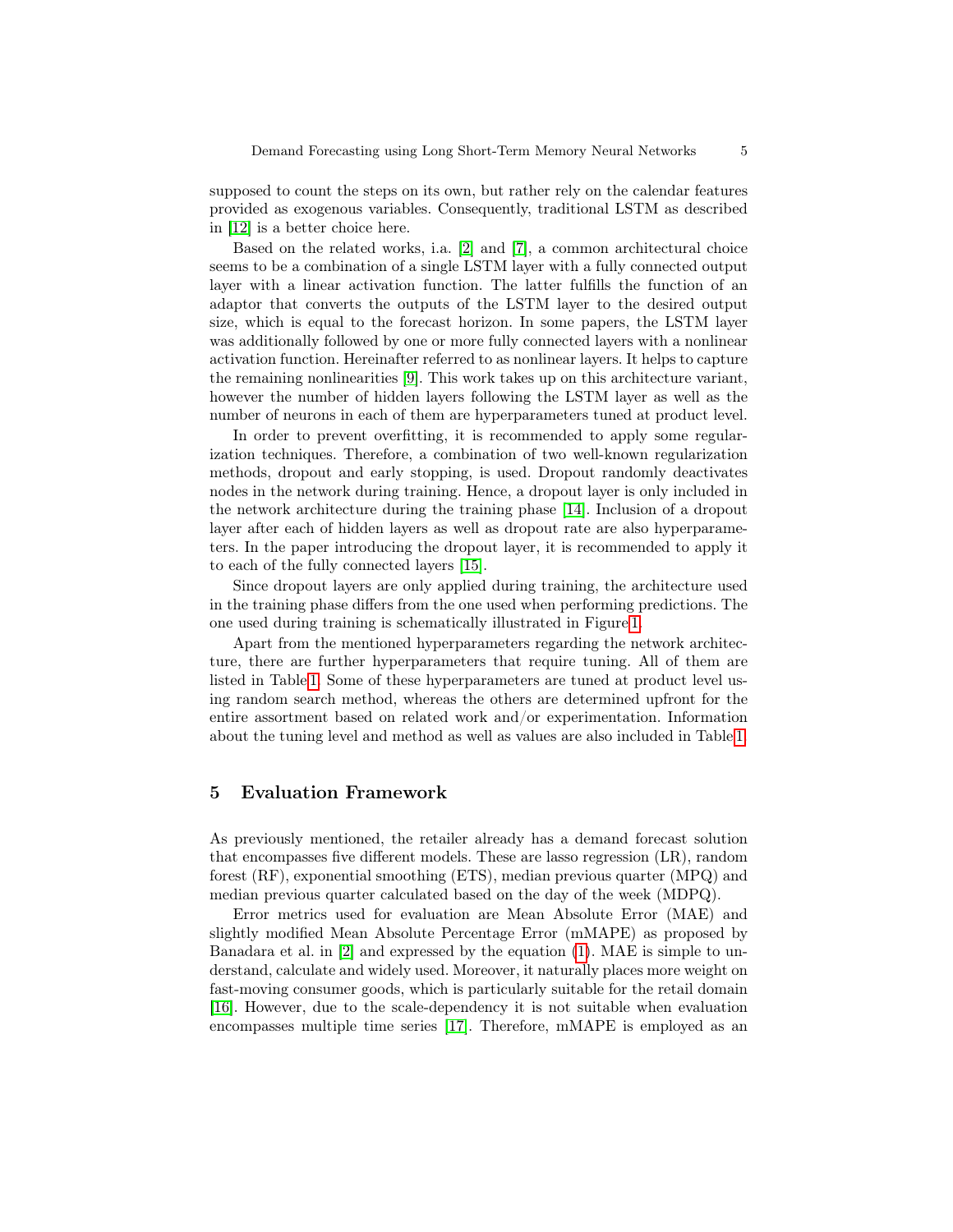

<span id="page-5-1"></span><span id="page-5-0"></span>Fig. 1. Network architecture used during training.

| Hyperparameter name                | Level      | Method                | <b>Values</b>           |
|------------------------------------|------------|-----------------------|-------------------------|
| Input window width                 | assortment | related research $\&$ | 36 time steps           |
|                                    |            | experimentation       |                         |
| Number of neurons in LSTM          | product    | random search         | $(10, 100), step=10$    |
| Number of fully connected,         | product    | random search         | $(1, 3), step=1$        |
| nonlinear layers following LSTM    |            |                       |                         |
| Number of neurons in each of fully | product    | random search         | $(10, 100), step=10$    |
| connected, nonlinear layers        |            |                       |                         |
| Activation function used in each   | assortment | related research      | ReLU                    |
| hidden layer                       |            |                       |                         |
| Inclusion of a dropout layer after | product    | random search         | $(0, 1)$ , step=1       |
| each of hidden, non-LSTM layers    |            |                       |                         |
| Dropout rate                       | product    | random search         | $(0.1, 0.9)$ , step=0.1 |
| Optimizer                          | assortment | related research      | Adam                    |
| Learning rate                      | product    | random search         | $(1e-2, 1e-4),$         |
|                                    |            |                       | $step=1e-1$             |
| Loss function                      | assortment | related research      | <b>MSE</b>              |
| Batch size                         | assortment | related research $\&$ | 32                      |
|                                    |            | experimentation       |                         |
| Max epochs for early stopping      | assortment | related research $\&$ | 70                      |
|                                    |            | experimentation       |                         |
| Patience for early stopping        | assortment | related research &    | $\overline{5}$          |
|                                    |            | experimentation       |                         |

Table 1. Table captions should be placed above the tables.

additional scale-independent error metric. Similarly to MAE, it is also simple to understand and calculate.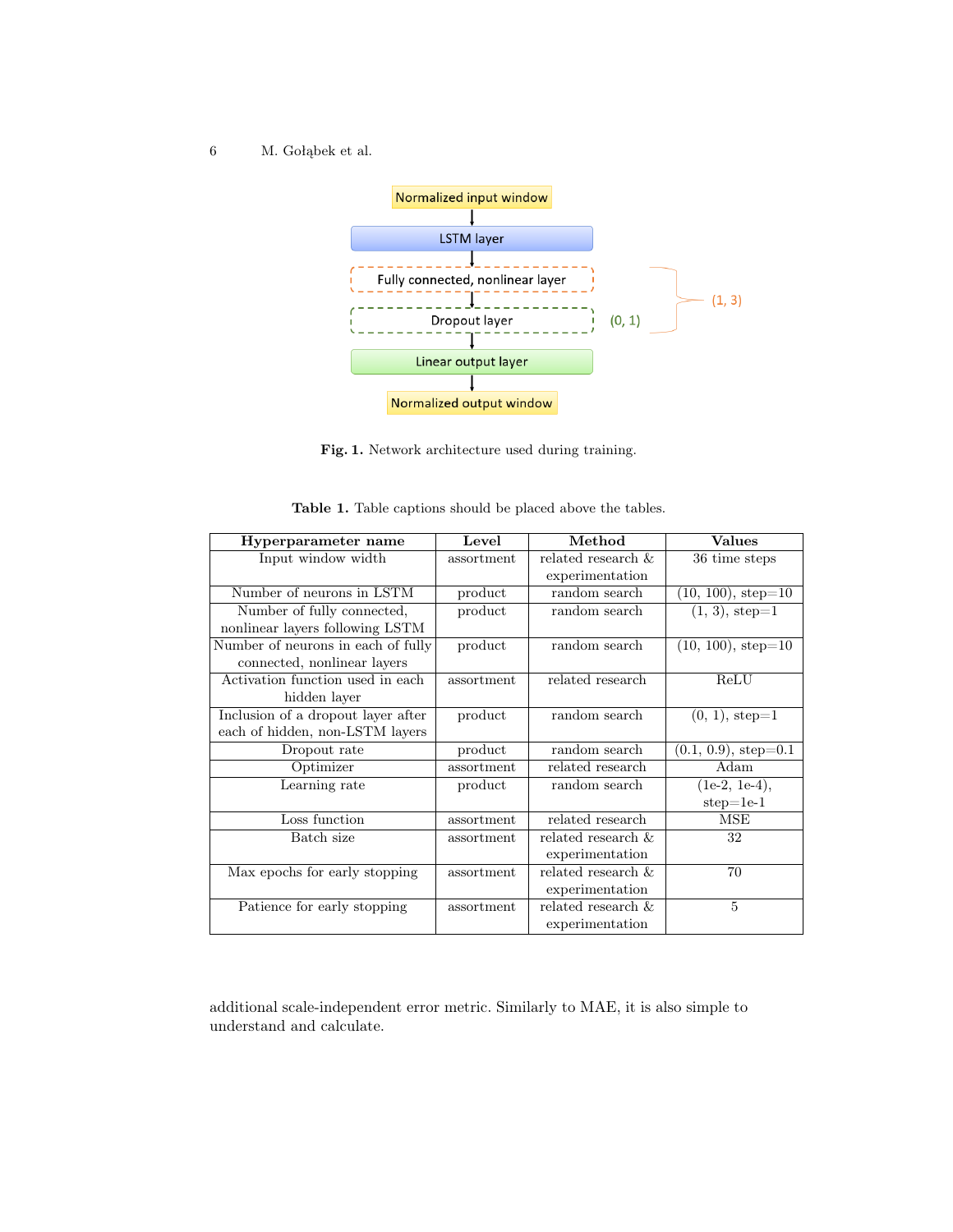<span id="page-6-0"></span>
$$
mMAPE = \frac{1}{m} \sum_{t=1}^{m} \left( \frac{|F_t - A_t|}{1 + |A_t|} \right) \tag{1}
$$

Initially, MAE and mMAPE are calculated for each product with differentiation between lookaheads. The latter stands for a distance between a time step to be forecast and the current time step. Since the forecast horizon amounts to one working week, there are six lookaheads in total. For the purpose of easing the evaluation process, errors are grouped without differentiation between lookaheads and then averaged over all products. This results in two error measures referred to as overall mean MAE and mean mMAPE. The combination of both scale-dependent and scale-independent metrics provides additional insights into the predictive performance of the models.

# 6 Experimental Design

At first, a univariate model based solely on past demand data is created. It constitutes a baseline for more advanced models. Then, a multivariate model with only two features, past demand and orders known at the time of prediction, is developed. The latter feature is known for its great predictive potential.

In the next step, further exogenous features are incorporated into the model and the optimal feature space is determined. Besides, the impact of further future features on the model predictive performance is investigated.

Finally, the approach of pretraining a model using time series belonging to the same product but coming from different distribution warehouses and the approach of parallel forecasting of substitutive and complementary goods are tested. Both of the approaches are expected to contribute to a higher forecast accuracy.

The LSTM-based models are developed in Python 3.6 using Keras, a highlevel neural network library, running on top of Tensorflow 2.

# 7 Results and Discussion

According to the evaluation based on the overall mean mMAPE, the univariate LSTM-based model outperformed all of the benchmark models. However, when the overall mean MAE is considered, the univariate model achieved the second worst result (see Figure [2\)](#page-7-0).

This discrepancy in the model predictive performance when measured using different error metrics may be caused by the fact that the univariate LSTM-based model performs well only for a certain group of products. The good performance indicated by the percentage error metric suggests that this group of products is large. However, the considerably worse results for the absolute error measure show that the products for which the LSTM-based model produces rather poor forecasts are most likely sold in high volumes.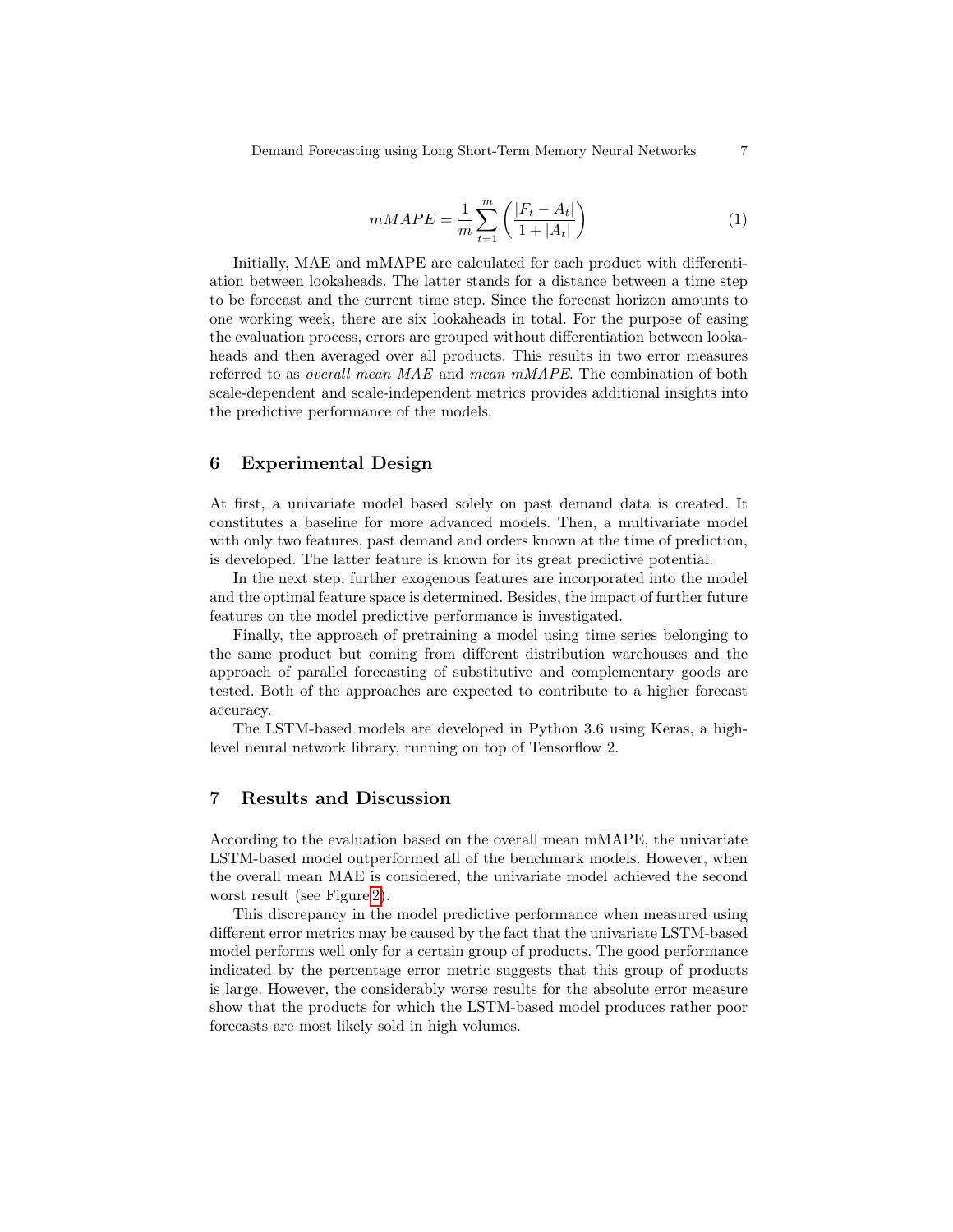

<span id="page-7-0"></span>Fig. 2. Univariate LSTM-based model: comparison with the benchmarks.

In order to validate this assumption, box plots based on the lookahead-specific mMAPE were created. As expected, for most of the products forecast errors lay between the whiskers of the box plots. Notwithstanding, there were a few extreme outliers, which deteriorated the overall performance of the model. The majority of them appeared to be beverages.

In the next step, the model was augmented by the feature indicating the orders known at the time of prediction. According to the evaluation involving the overall mean mMAPE and mean MAE, this multivariate LSTM-based model outperformed all of the benchmarks (see Figure [3\)](#page-8-0). Based on the percentage error, it achieved similar performance as the univariate model, but the evaluation based on the absolute error indicated a significant improvement over the univariate model. Then it was investigated whether this improvement was caused by a better performance for beverages. Nonetheless, a box plot analysis revealed that beverages are still an issue.

Since demand for beverages is characterized by high price elasticity [\[18\]](#page-12-14), an augmentation of the feature space by features price and promotion was tested. However, it resulted in deterioration of the model's performance. This outcome was most probably caused by the fact that the available time series tended to include too few examples of considerable price changes for the model to learn them effectively (see Figure [4\)](#page-8-1). Supplying the model with longer time series and thus, more occurrences of price changes may alleviate this problem.

Due to the difference in the model predictive performance for food products and beverages, the assortment was divided into these two categories. Then, the optimal feature space was determined separately for each category.

It turned out that the same combination of features achieved the best results for both categories. It included: previous demand, known orders, day of the week, whether tomorrow/the day after tomorrow the store is open and whether tomorrow/the day after tomorrow is a public holiday. The last four features are further future features and they proved to have a positive impact on the model predictive performance.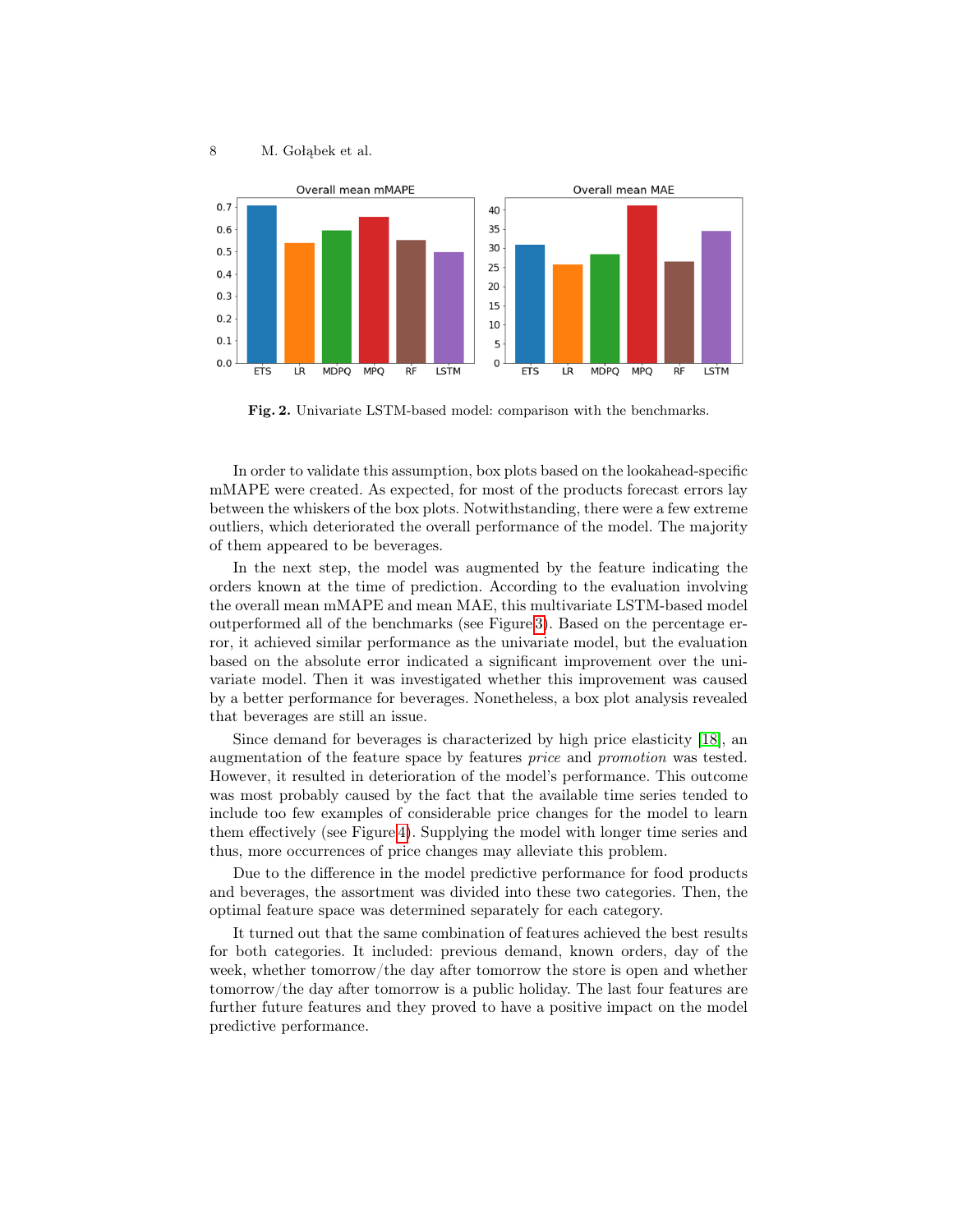

<span id="page-8-0"></span>Fig. 3. Multivariate LSTM-based model with single exogenous feature: comparison with the univariate model and the benchmarks.



<span id="page-8-1"></span>Fig. 4. Visualization of demand, price and promotion series for an arbitrarily selected outlier.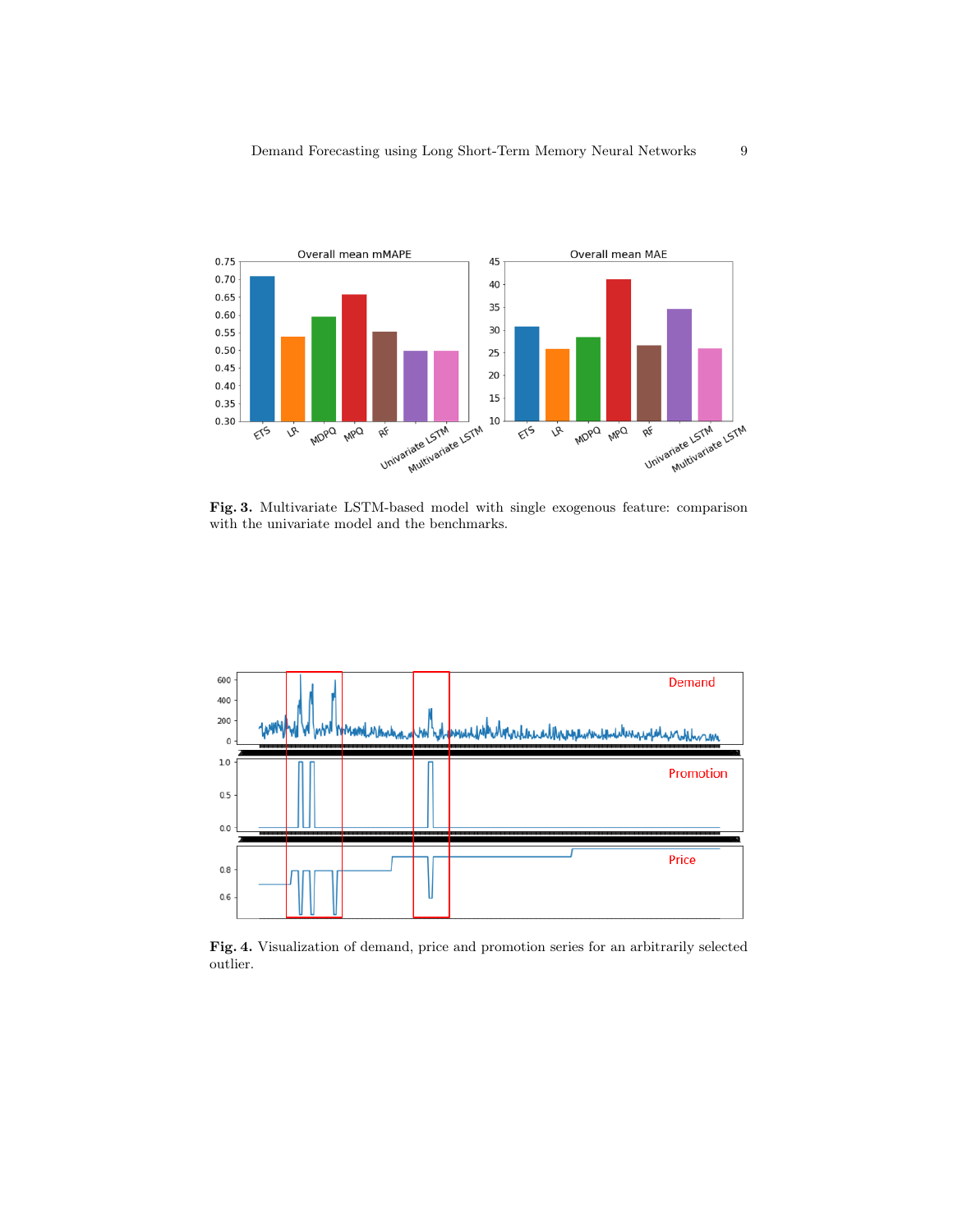The results of these multivariate models were compared with those of the benchmarks. For the products of the category food, the multivariate LSTMbased model with the optimal feature space outperformed all five benchmark models in the evaluation based on both overall error metrics (see Figure [5\)](#page-9-0). At the product level, it achieved the best results for 48 out of 76 products, which constitutes more than 60% of the items in this category.



<span id="page-9-0"></span>Fig. 5. Multivariate model with the optimal feature space for the category food: comparison with the benchmark models.

For the products of the category beverages, the multivariate LSTM-based model with the optimal feature space was slightly outperformed by linear regression and random forest in the evaluation involving overall error metrics (see Figure [6\)](#page-10-0). Nonetheless, it still performed better than three out of five benchmarks. At the product level, it achieved the best results for 11 out of 24 items, which amounts to about 45%.

In the next step, the distribution of the errors was investigated using box plots (see Figure [7\)](#page-10-1). The diagrams are based on product-specific mean mMAPE averaged over all lookaheads. This analysis showed that the error median obtained by the LSTM-based model is lower than those of the benchmark models for both categories.

The analysis of the final network architectures (after hyperparameter tuning) revealed that the architectures of different products vary significantly in both number of layers and number of neurons. This outcome suggests that tuning an architecture at the product level should be a recommended practice.

Further, the approach of pretraining a model using related time series was tested. Time series used for pretraining belonged to the same product but came from different warehouses. Only time series were used whose spearman's correlation coefficient was at least weak or moderate. Nonetheless, training across related time series did not lead to any improvement in the model's performance.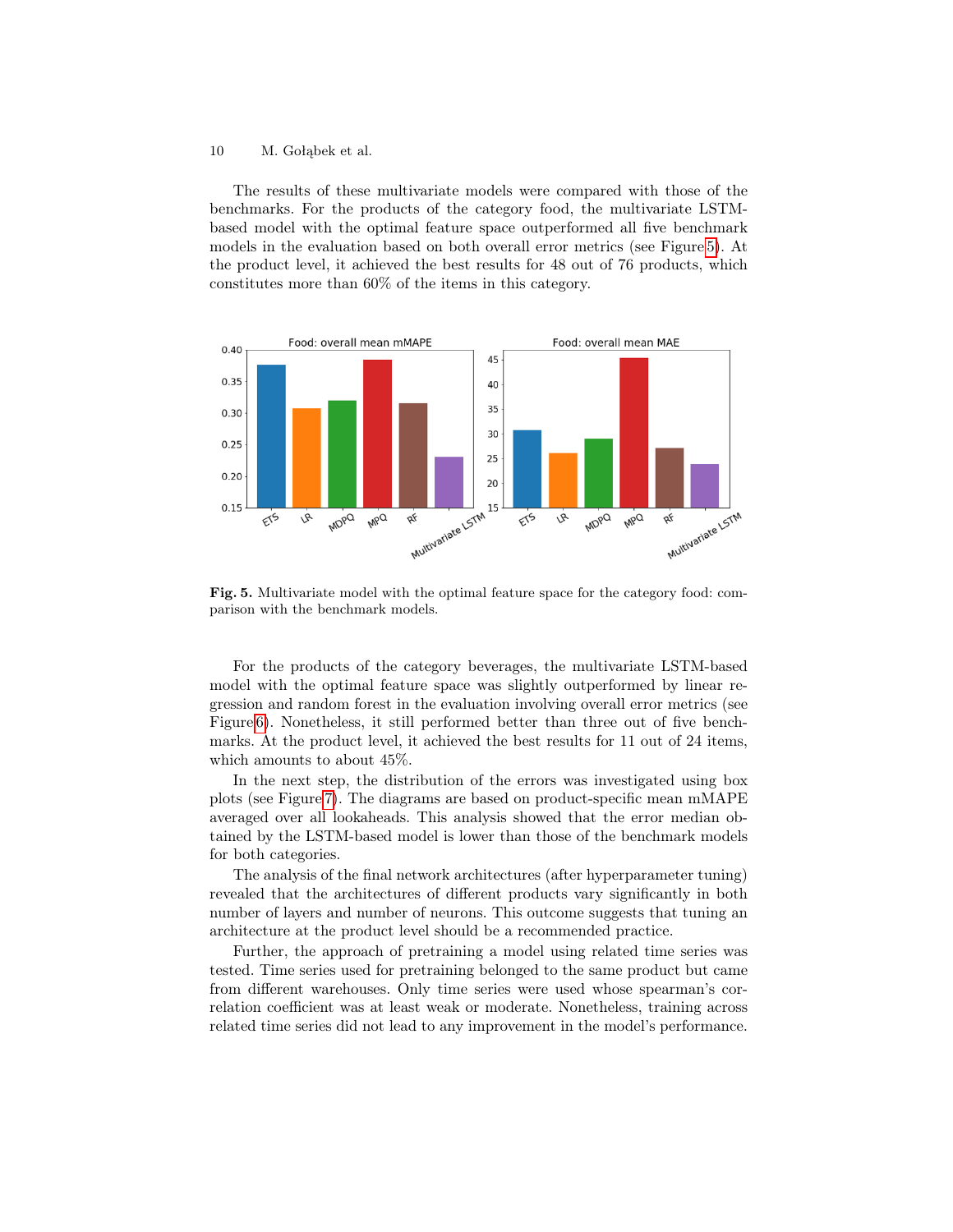

<span id="page-10-0"></span>Fig. 6. Multivariate model with the optimal feature space for the category beverages: comparison with the benchmark models.



<span id="page-10-1"></span>Fig. 7. Comparison with the benchmark models using box plots based on productspecific mean mMAPE averaged over all lookaheads.

However, this approach may be useful in the setting with shorter time series, more missing values or for slow-moving products.

Finally, the approach of forecasting demand for multiple products in parallel was investigated. On the whole, the parallel forecast achieved worse results than the multivariate LSTM-based model performing forecasts for each product separately. This outcome may be caused by the fact that when predicting multiple products in parallel, the model is being exposed to additional noise. Furthermore, for substitutive and complementary effects to occur price changes are required. The latter tended to be rare in the available time series and not always included in both training and evaluation sets. Therefore, it is recommended to additionally test parallel forecast in an environment with more frequent and more significant price changes. Besides, the products used for experiments were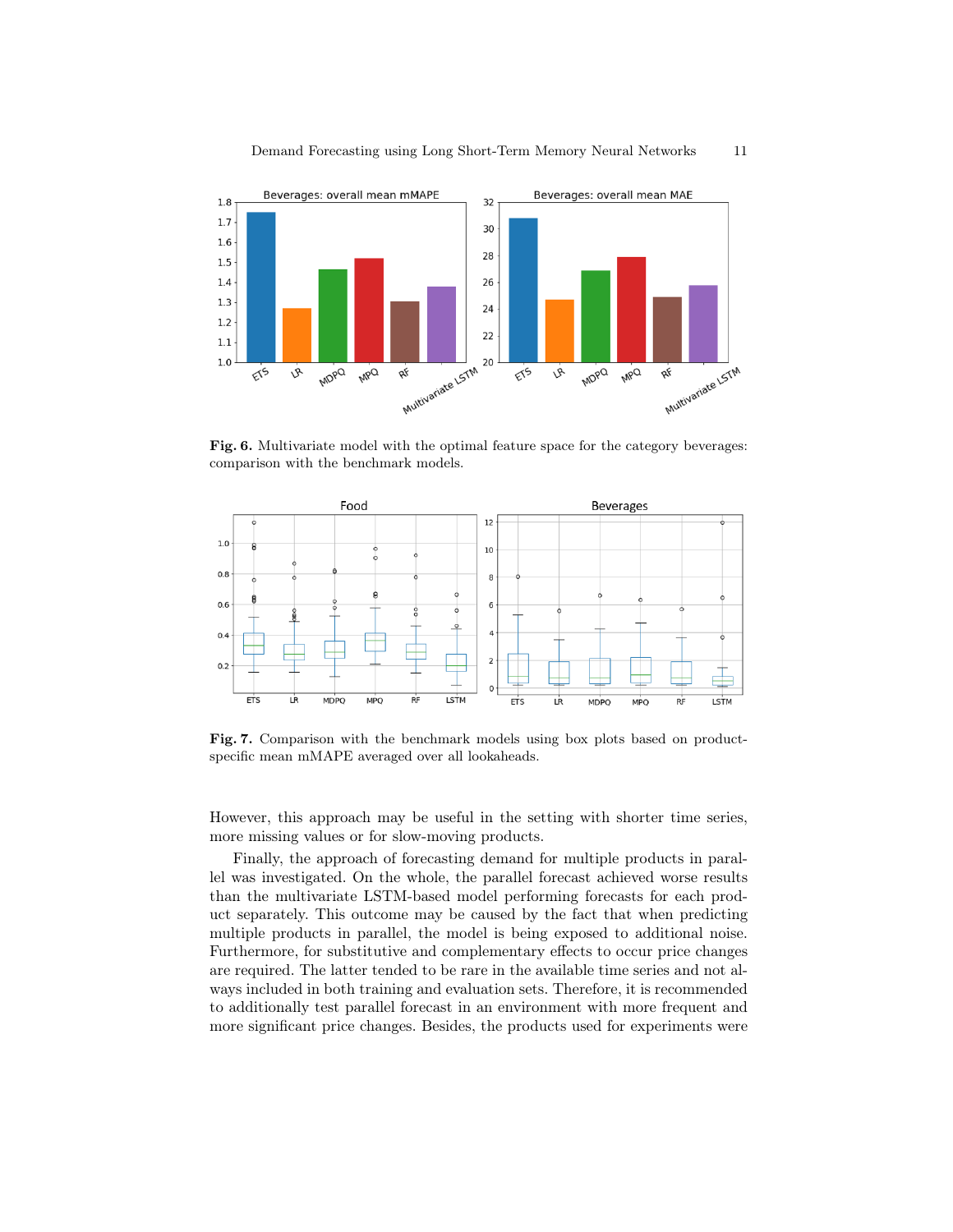not obvious substitutes or complements. Thus, the parallel forecast may achieve better results when the substitutive and complementary effects are more certain.

## 8 Conclusion and Outlook

In this paper we were able to show that LSTMs are suitable for building a product-level demand forecasting model for electronic food retailing.

The univariate model already showed promising results, but the best results were achieved with the advanced multivariate model. This model provided better forecasts for food products than the 5 benchmark models. For beverages it performed better than 3 of the reference models, but was slightly outperformed by linear regression and random forest approaches.

Training across related time series as well as parallel forecasting might not have unfolded their full potential due to the constraints of the given data set. Therefore, further experiments using a different data set are required. This also holds for products with high price elasticity such as beverages.

Owing to the limited length of the time series provided for the research, the evaluation was conducted only on two months. Consequently, the changing of the seasons could not be considered. Thus, it is required to evaluate the prototype's performance on an entire year. The same holds for hyperparameter tuning. It should also be tested whether extending the input window width as well as employing weather features contributes to more accurate forecasts. But this requires availability of longer time series.

Since accurate forecasts are usually not possible [\[19\]](#page-12-15), future work must show, how an estimation of uncertainty can be incorporated into the forecast, e.g. by presenting prediction intervals along with the forecast.

That information might also be useful to minimize the effects of surplus stock and lost profits due to unavailability, since availability is a crucial factor for the shopping process [\[20\]](#page-12-16).

Finally, for the practical application it has to be clarified whether the costs of training the highly complex LSTMs are economically viable compared to the savings through improved forecasts.

# References

- <span id="page-11-0"></span>1. Fernie, J., Sparks, L.: Logistics and retail management: emerging issues and new challenges in the retail supply chain. 3rd edn. Kogan page publishers, London, England (2018)
- <span id="page-11-1"></span>2. Bandara, K., Shi, P., Bergmeir, C., Hewamalage, H., Tran, Q., Seaman, B.: Sales Demand Forecast in E-commerce using a Long Short-Term Memory Neural Network Methodology. arXiv preprint [arXiv:1901.04028v](http://arxiv.org/abs/1901.04028)2 [cs.LG] (2019)
- <span id="page-11-2"></span>3. Hasin, M. A. A., Ghosh, S., Shareef, M. A.: An ANN Approach to Demand Forecasting in Retail Trade in Bangladesh. International Journal of Trade, Economics and Finance  $2(2)$ , 154-160 (2011)